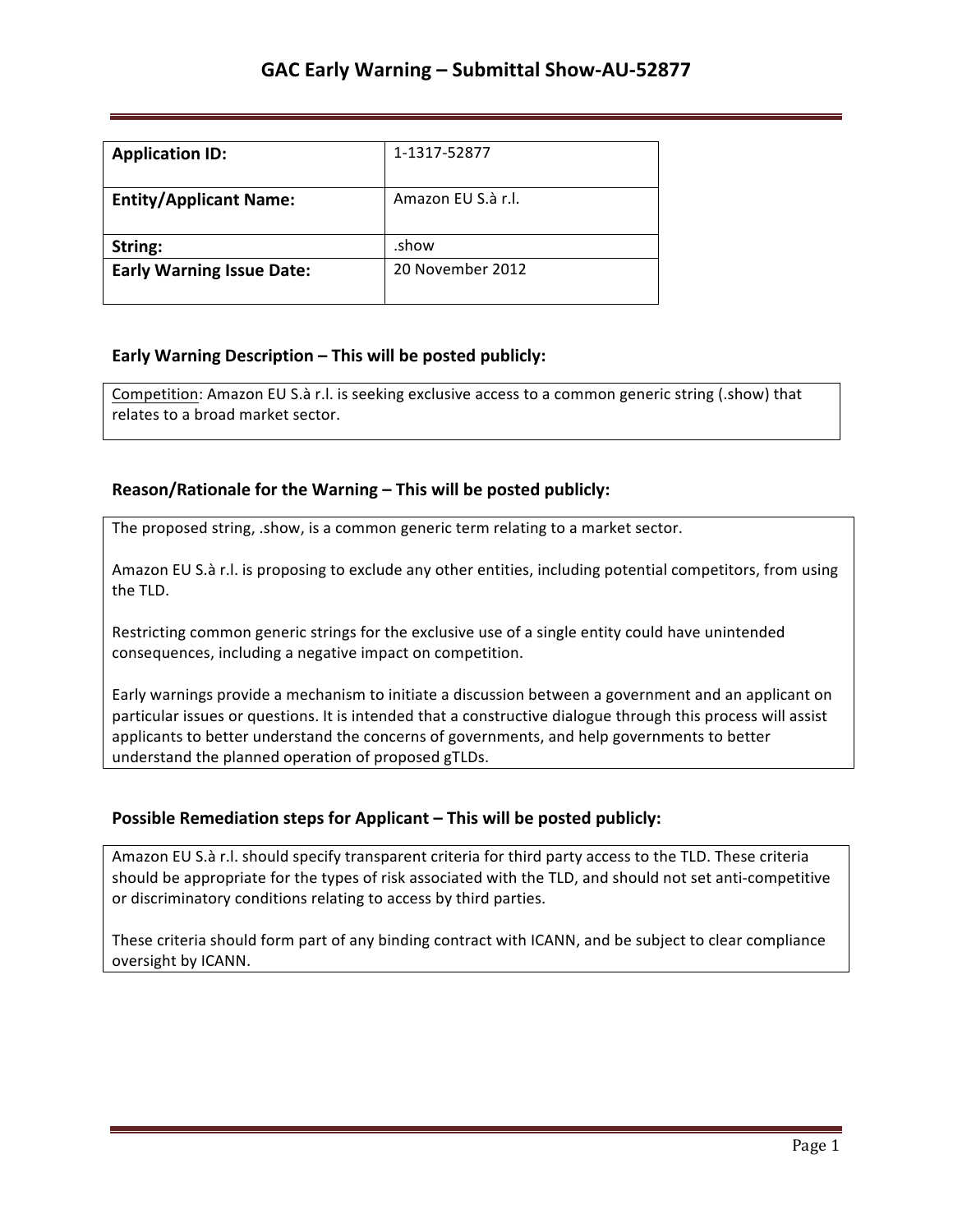## **Further Notes from GAC Member(s) (Optional) – This will be posted publicly:**

This Early Warning is from the Department of Broadband, Communications and the Digital Economy (DBCDE), on behalf of the Australian Government. In the first instance, communications and responses to this early warning should be emailed to gacearlywarning@gac.icann.org, with the text "Australian EW" and the application ID in the subject field.

# **INFORMATION FOR APPLICANTS**

# **About GAC Early Warning**

The GAC Early Warning is a notice only. It is not a formal objection, nor does it directly lead to a process that can result in rejection of the application. However, a GAC Early Warning should be taken seriously as it raises the likelihood that the application could be the subject of GAC Advice on New gTLDs or of a formal objection at a later stage in the process. Refer to section 1.1.2.4 of the Applicant Guidebook (http://newgtlds.icann.org/en/applicants/agb) for more information on GAC Early Warning.

# **Instructions if you receive the Early Warning**

**ICANN** strongly encourages you work with relevant parties as soon as possible to address the concerns voiced in the GAC Early Warning.

### **Asking questions about your GAC Early Warning**

If you have questions or need clarification about your GAC Early Warning, please contact gacearlywarning@gac.icann.org. As highlighted above, ICANN strongly encourages you to contact gacearlywarning@gac.icann.org as soon as practicable regarding the issues identified in the Early Warning. 

#### **Continuing with your application**

If you choose to continue with the application, then the "Applicant's Response" section below should be completed. In this section, you should notify the GAC of intended actions, including the expected completion date. This completed form should then be sent to gacearlywarning@gac.icann.org. If your remediation steps involve submitting requests for changes to your application, see the change request process at http://newgtlds.icann.org/en/applicants/customer-service/change-requests.

In the absence of a response, ICANN will continue to process the application as submitted.

#### **Withdrawing your application**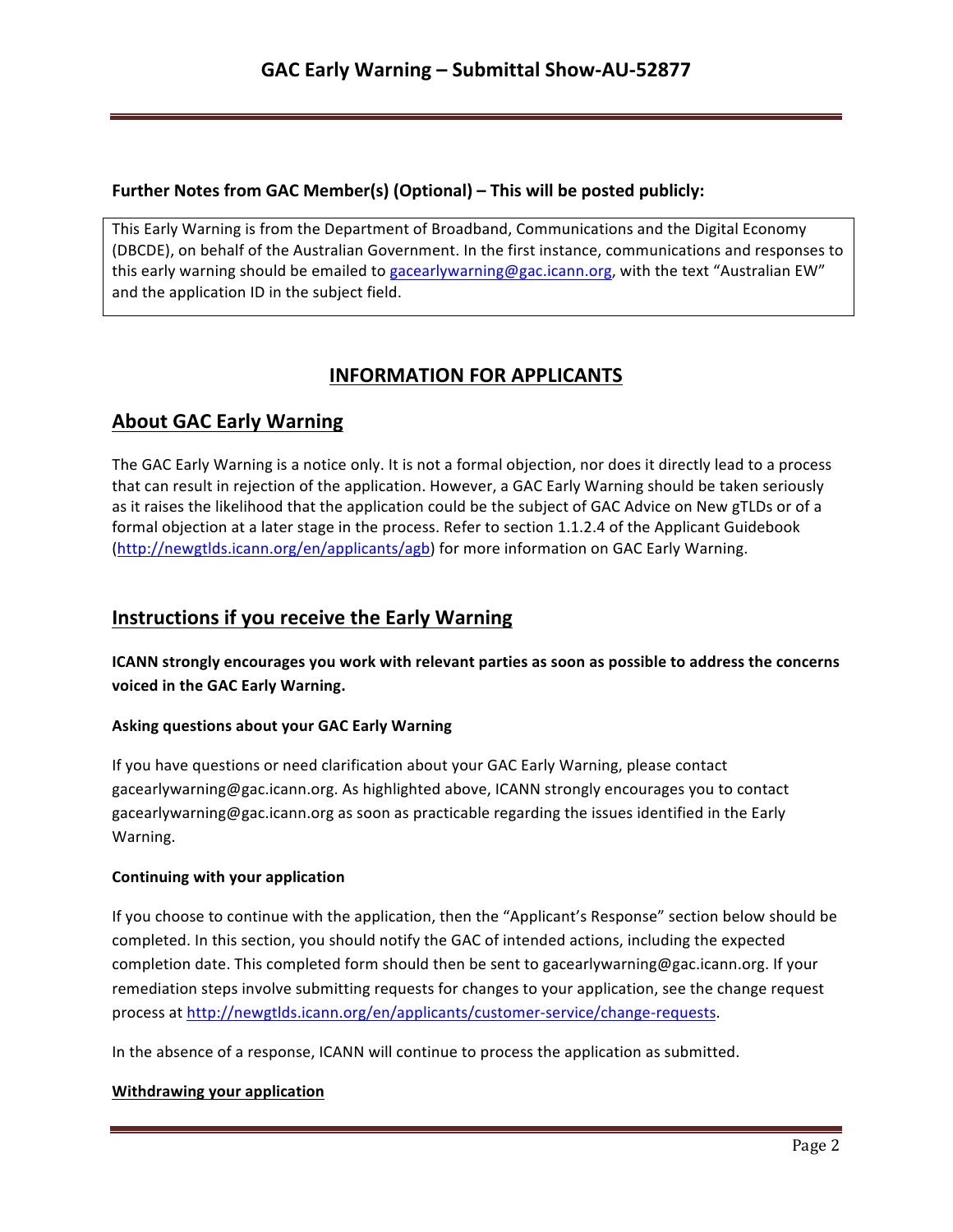# **GAC Early Warning – Submittal Show-AU-52877**

If you choose to withdraw your application within the 21-day window to be eligible for a refund of 80% of the evaluation fee (USD 148,000), please follow the withdrawal process published at http://newgtlds.icann.org/en/applicants/customer-service/withdrawal-refund. Note that an application can still be withdrawn after the 21-day time period; however, the available refund amount is reduced. See section 1.5 of the Applicant Guidebook.

For questions please contact: **gacearlywarning@gac.icann.org** 

### **Applicant Response:**